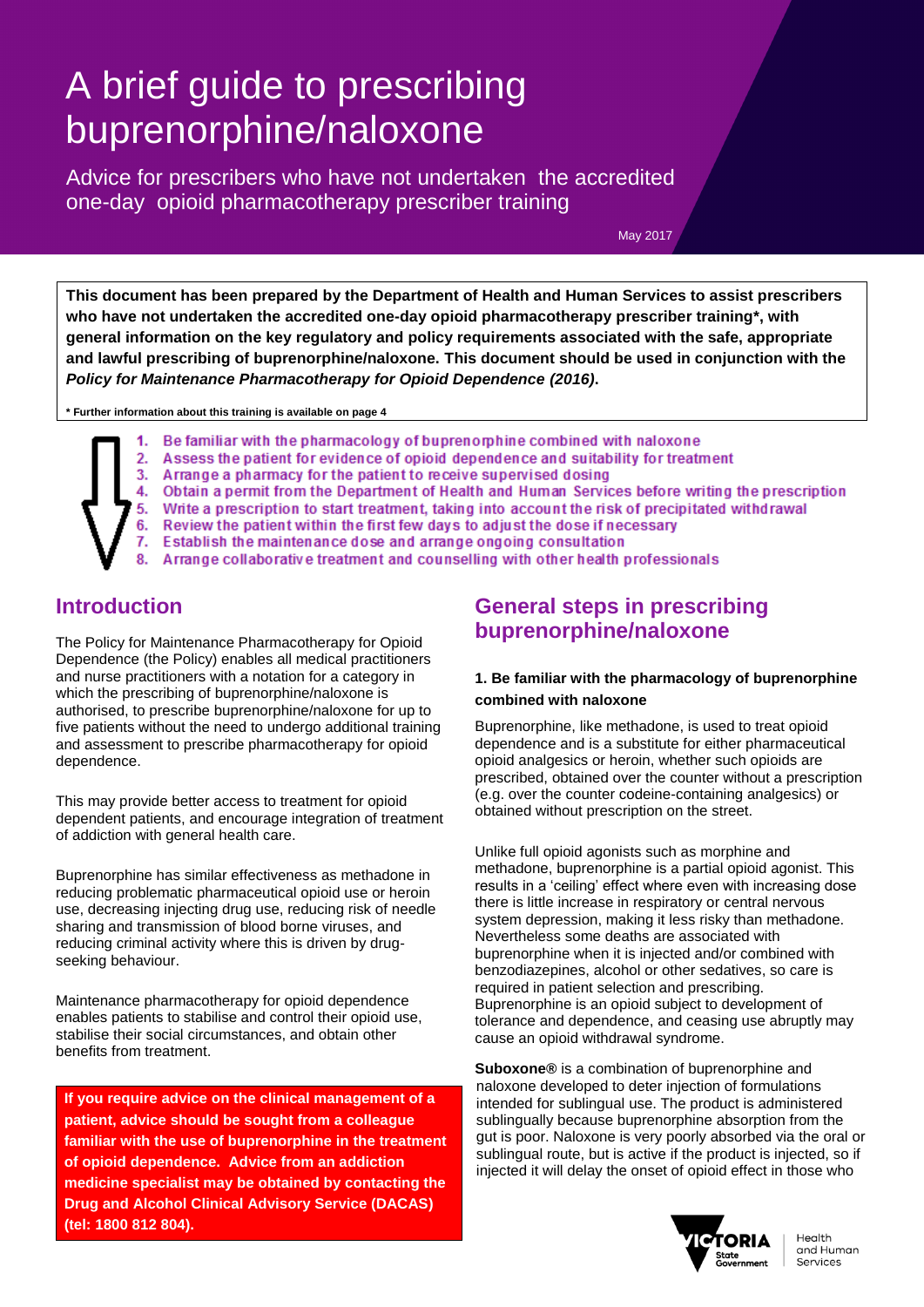are not opioid dependent, or it will precipitate withdrawal in those who are opioid dependent.

Buprenorphine/naloxone is available as a *sublingual film* (in 2 mg and 8 mg dose formulations). The film adheres to the sublingual mucosa within seconds once administered and is difficult to remove after 30 to 60 seconds, making it difficult to divert the dose from the mouth. Under normal circumstances, supervision of a dose does not need to exceed 1 minute.

The onset of effect is between 30 to 60 minutes, and peak effect occurs at 1 to 4 hours. Duration of effect to control craving can be from 24 to 72 hours, depending on dose and individual patient response.

#### **Figure 1: Buprenorphine/naloxone film**



Actual size of each film: 2.2 cm x 1.3 cm

#### **2. Assess the patient for evidence of opioid dependence and suitability for treatment**

**Establishing opioid dependence.** Inquire about history of opioid use and past attempts at withdrawal, examine the patient, and arrange investigations. A drug screen of a supervised collection of urine is recommended.

Opioid dependence can be diagnosed by considering wellestablished criteria (see Figure 2).

Patients who are pregnant, breast-feeding or are allergic to buprenorphine or naloxone are not suitable for treatment with buprenorphine/naloxone.

# **3. Arrange a pharmacy for the patient to receive**

#### **supervised dosing**

Doses of buprenorphine/naloxone are taken under the supervision of a pharmacist at an approved pharmacy that provides pharmacotherapy services.

**Daily supervised dosing** is required during the commencement of treatment. Dosing arrangements must be made with a pharmacy **before** applying for a permit and before the patient is given a prescription. DirectLine (tel: 1800 888 236) may assist with details of pharmacies that provide supervised dosing of buprenorphine/naloxone.

#### **The supply of buprenorphine/naloxone by the pharmacy to the patient is not subsided under the Pharmaceutical Benefits Scheme (PBS).** Advise the patient to check with the pharmacy on the cost of daily dosing fees, the opening hours and arrange to meet the pharmacist, if possible.

These details should be confirmed by the prescriber with the nominated pharmacy, to ensure all parties are in agreement.

Certify a photograph of the patient for the patient to provide to the pharmacy to ensure that the patient who presents at the pharmacy is the same person who consulted you.

### **Figure 2: Diagnostic Criteria for Opioid Use Disorder**

#### **Diagnostic criteria**

A problematic pattern of opioid use leading to clinically significant impairment or distress, as manifested by at least two of the following, occurring within a 12-month period:

- opioids are often taken in larger amounts or over a longer period than was intended
- there is a persistent desire or unsuccessful efforts to cut down or control opioid use
- a great deal of time is spent in activities necessary to obtain the opioid, use the opioid or recover from its effects
- craving, or a strong desire or urge to use opioids
- recurrent opioid use resulting in a failure to fulfil major role obligations at work, school or home.
- Continued opioid use despite having persistent or recurrent social or interpersonal problems cause or exacerbated by the effects of opioids
- Important social, occupational, or recreational activities are given up or reduced because of opioid use
- Recurrent opioid use in situations in which it is physically hazardous
- Continued opioid use despite knowledge of having a persistent or recurrent physical or psychological problem that is likely to have been cause or exacerbated by the substance.
- Tolerance\*, as defined by either of the following:
	- o A need for markedly increased amounts of opioids to achieve intoxication or desired effect
	- o A markedly diminished effect with continued use of the same amount of an opioid
- Withdrawal\* as manifested by either of the following:
	- o the characteristic opioid withdrawal syndrome (refer to Criteria A and B or the criteria set for opioid withdrawal, pp 547-548 of the Diagnostic and Statistical Manual of Mental Disorders, Fifth Edition)
	- o Opioids (or a closely related substance) are taken to relieve or avoid withdrawal symptoms

\* Note: this criterion is not considered to be met for those individuals taking opioids solely under appropriate medical supervision).

#### **4. Obtain a permit from the Department of Health and Human Services before writing the prescription**

A permit must be obtained from Drugs and Poisons Regulation, Department of Health and Human Services (tel: 1300 364 545) **before** prescribing

buprenorphine/naloxone (a Schedule 8 poison) to an opioid dependent person. The *Application for a permit to treat an opioid dependent person with methadone or buprenorphine* can be completed and submitted online via an online form at [https://www2.health.vic.gov.au/public](https://www2.health.vic.gov.au/public-health/drugs-and-poisons/smart-forms-drugs-and-poisons)[health/drugs-and-poisons/smart-forms-drugs-and-poisons.](https://www2.health.vic.gov.au/public-health/drugs-and-poisons/smart-forms-drugs-and-poisons)

Prescribers with no internet access may contact Drugs and Poisons Regulation, however the online form is the preferred method.

Your local Area-Based Pharmacotherapy Network is available to assist you with completing this form. See below for contacts.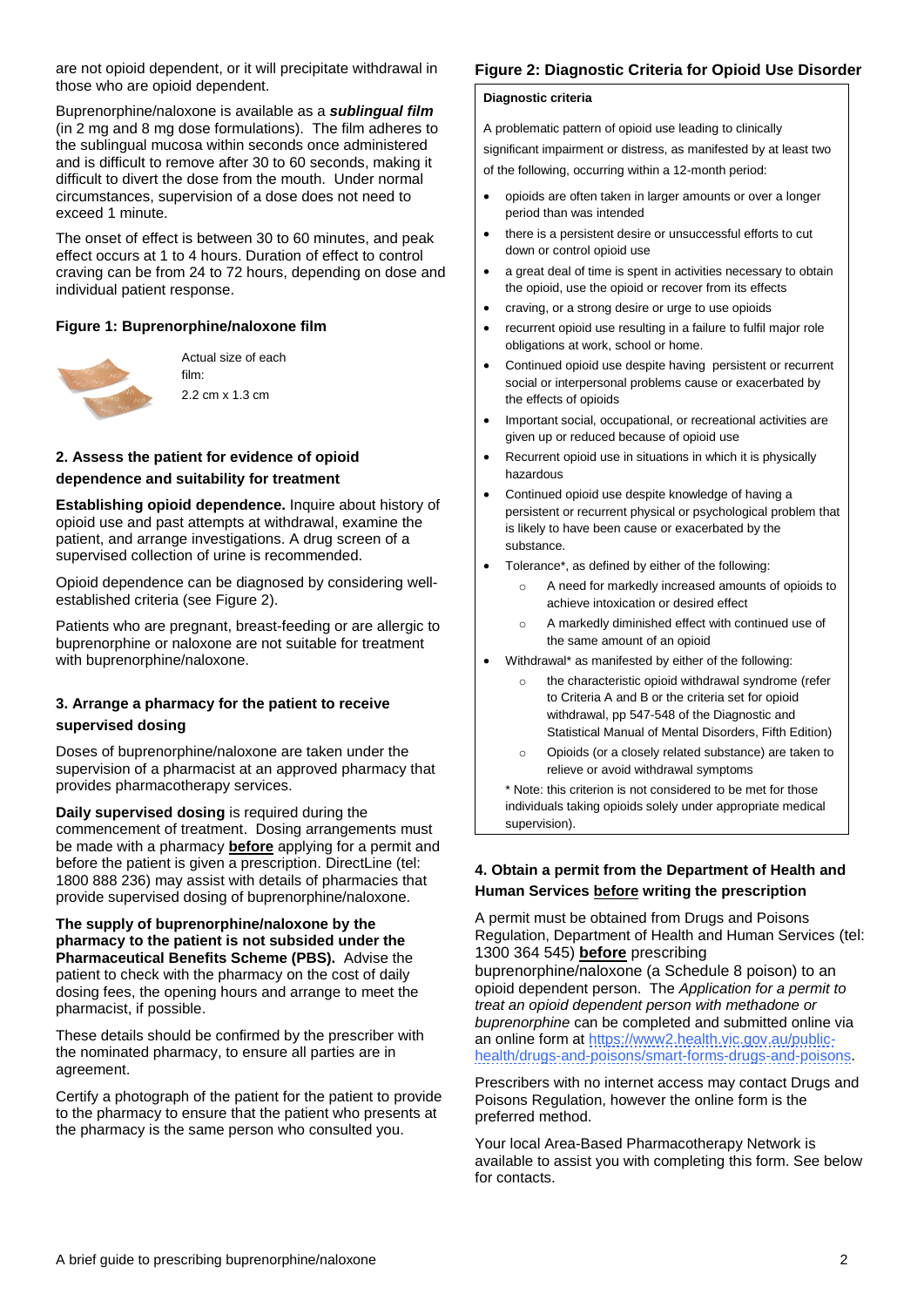Individual permits must be obtained for each patient. Before applying for a permit, ensure that the limit of five (5) patients has not been exceeded.

Drugs and Poisons Regulation may also be contacted for information on a patient's previous prescriber to ascertain previous treatment details.

To prevent inadvertent double dosing do not commence treatment until a permit has been issued (usually within one working day after submitting the application).

#### **5. Write a prescription to start treatment, taking into**

#### **account the risk of precipitated withdrawal**

**Precipitated withdrawal.** This is the main risk of beginning treatment for opioid dependence with buprenorphine, and may be so unpleasant that the patient will avoid further involvement in treatment. Buprenorphine has a strong affinity for opioid receptors, and will replace other opioids and precipitate a withdrawal syndrome if treatment initiation is not carefully managed. To avoid precipitated withdrawal it is best to commence treatment after a suitable time to allow early opioid withdrawal symptoms to be observed, and start with a low dose.

**Commencing treatment.** Treatment should not be started until you or the pharmacist observe the physical signs of opioid withdrawal (including one or more of the following: dilated pupils, pulse > 90/min, BP > 140/90, sweatiness, sniffing, yawning, watery eyes, anxiety, piloerection (goose bumps)).

The onset of withdrawal is usually 8 to 12 hours after the last use of a short-acting opioid and may be delayed for longer acting opioids.

Patients exhibiting signs of opioid withdrawal may start on 4 mg buprenorphine (2 x 2 mg films) on the first day and may be and provided with a further 4 mg after 1 to 2 hours if necessary and if the first dose did not precipitate a withdrawal syndrome. This 'split dosing' reduces the risk of a severe precipitated withdrawal. If 'split dosing' may be required, contact the nominated pharmacy to make this arrangement.

Over subsequent days, doses may be increased by 2, 4 or 8 mg increments, with upper limits of 16 mg on day 2 and 24 mg on day 3.

Adjust the dose according to whether the patient is experiencing opiate withdrawal symptoms prior to their dose of Suboxone, craving for opiates or ongoing illicit opiate use (Suboxone dose is too low); or whether the patient is experiencing symptoms of intoxication, sedation or nausea (Suboxone dose is too high). Take use of other central nervous system depressants into account in assessing intoxication or sedation. Refer to *Multiple missed doses* section of the Policy (pp 57).

Consider contacting the DACAS (tel: 1800 812 804) if unsure about dosing.

**Writing a prescription.** The prescription must comply with all legislative requirements for writing a prescription for a Schedule 8 poison (including the dose to be written in words and figures).

In addition, the prescription should include:

• the date the first dose is to be supplied

- the date the authorisation to supply will end (to encourage the pharmacotherapy patient to attend for review at an appropriate interval)
- the precise dose in words and figures
- number of take-away doses per week authorised (**nil during commencement of treatment**; refer to Takeaway doses section (starting pp 28) of the Policy for further information)) and
- the name of the pharmacy at which the pharmacotherapy dose it to be supplied.

#### **Figure 3: Example of a prescription**

| Dr William Pacemaker<br>123 Medical Street<br>Ash Park VIC 3999<br>Tel: (03) 1234 5678<br>Mr Barry Patient                                     | « Prescriber's name, address, contact details<br>< Patient's name                      |
|------------------------------------------------------------------------------------------------------------------------------------------------|----------------------------------------------------------------------------------------|
| <b>88 Luck Street</b><br>Forktown VIC 3131                                                                                                     |                                                                                        |
| 01/07/2015                                                                                                                                     | < Date of prescription written                                                         |
| <b>Rx Methadone Syrup</b>                                                                                                                      | < Prescription written is legible and durable                                          |
| 60 (sixty) mg daily                                                                                                                            | < Dose in words and figures                                                            |
| from: 1 July 2015                                                                                                                              | < Date of first dose on this prescription                                              |
| last dose: 31 July 2015                                                                                                                        | < Date of last dose on this prescription                                               |
| take-away doses for Saturdays and Sundays                                                                                                      | < Take-away doses (if authorised)                                                      |
| <b>FEX Methadone Syrup</b><br>60 (síxty) mg daily<br>from: 1 July 2015<br>last dose: 31 July 2015<br>take-away doses for Saturdays and Sundays | < For computer-generated prescription,<br>particulars of prescription also handwritten |
| To be dispensed at:<br>Mortarpestles Pharmacy<br>125 Fourth Street, Splotswood                                                                 | < Pharmacy at which pharmacotherapy is to be<br>supplied                               |
| William Pacemaker                                                                                                                              | < Signature                                                                            |

As with prescribing other opioids, ensure the patient is advised not to drive or operate machinery if the patient feels sedated at any time during the course of treatment. Also warn the patient to avoid the use of other central nervous system depressants such as benzodiazepines or alcohol. Advise about the risk of overdose and symptoms and signs suggesting a need to seek help (refer to patient leaflet *[Starting methadone or buprenorphine](http://docs.health.vic.gov.au/docs/doc/D1792B7A6E2979E3CA25789A001C30A1/$FILE/Starting%20methodone%20or%20buprenorphine_Jan%202013%20update.pdf)*).

#### **6. Review the patient within the first few days to adjust the dose if necessary**

Review the patient on days 2 and 3 of dosing to assess adverse effects and effectiveness of treatment, and adjust dose as necessary. Review again by the next week to check progress, and liaise with the pharmacy to inquire about attendance and progress they may have observed. Refer to *Frequency of review* (pp 39) section of the Policy for further information.

#### **7. Establish the maintenance dose and arrange ongoing consultation**

The typical maintenance dose range for treating opioid dependence is 12 to 16 mg buprenorphine daily. Most patients become stable on 12 to 24 mg, and the maximum dose is 32 mg per day. Following a period of continuous treatment and stability in treatment, patients may be considered suitable for take-away doses to reduce the demands of daily supervised dosing.

Refer to *Take-away doses* section (starting pp 28) of the Policy for further information.

A brief guide to prescribing buprenorphine/naloxone 3